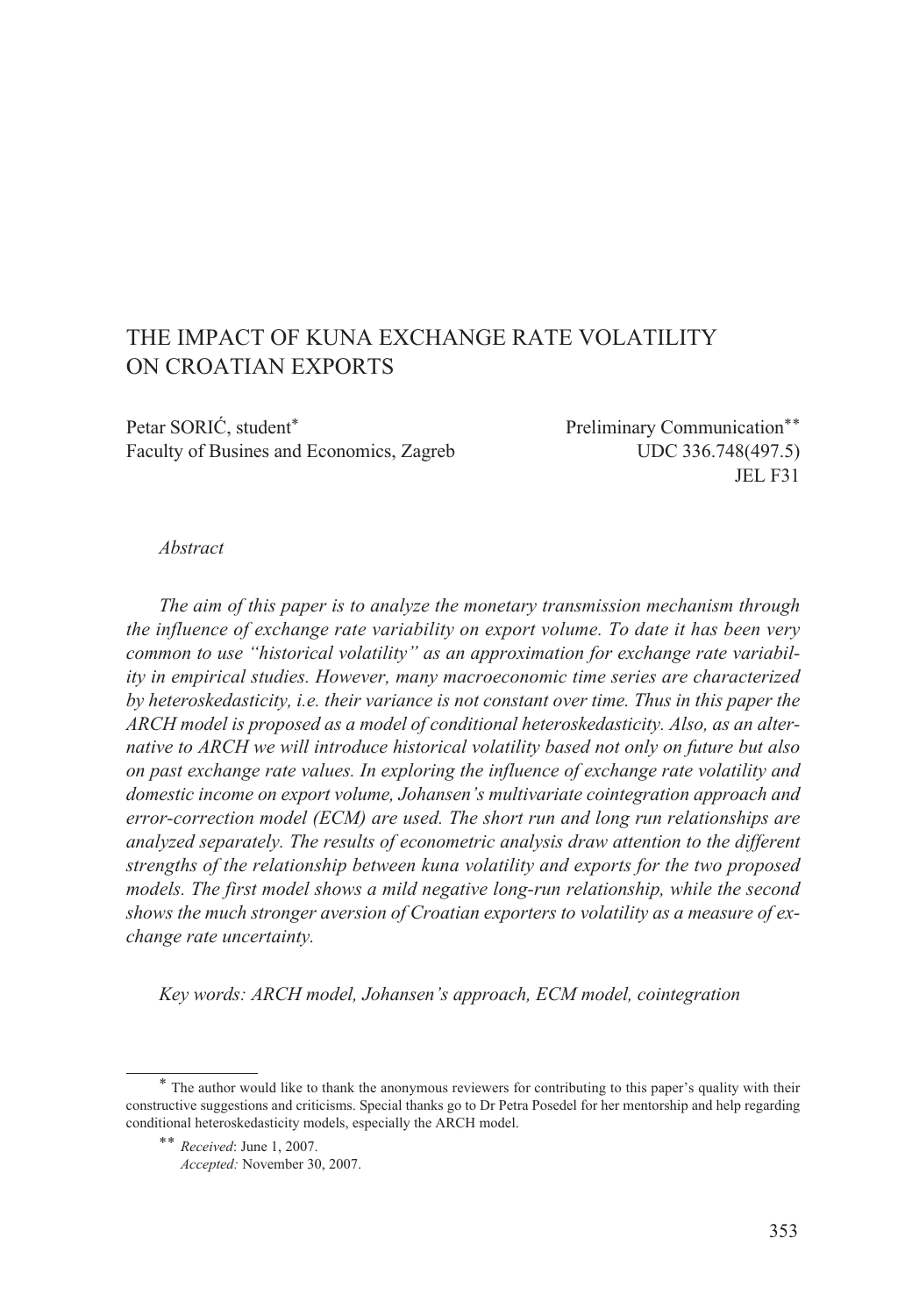## **1 Introduction**

The issue of export stimulation is an essential part not only of Croatian economic policy but also of wider development policy. This is a t problem that has particularly been emphasized in the document "Croatian export offensive", recently published by the Croatian Government, for it is precisely the poor and stagnating Croatian export results that necessitate further and more detailed analysis of exports and their determinants. Thus in this paper we will particularly examine the existence of the classical dichotomy or duality in the Croatian economy. The main issue is the possibility of influencing real economic trends with monetary measures and instruments. To be more specific, we will deal with the issue of manipulating the kuna exchange rate in order to influence the real economic sphere. Thus in this paper we will analyze the impact of kuna exchange rate volatility and domestic income on Croatian export volume. At this point it is necessary to mention that economic theory gives us quite direct and clear evidence in favour of a strong positive impact of domestic income on export volume, while the influence of exchange rate volatility is rather vague and continuously under discussion.

Economic theory bases the relationship between exchange rate volatility and export volume on an extremely simplified model: a corporation producing a sole commodity and, without importing any intermediate goods, exporting it to a single foreign market. The corporation is paid in foreign currency, and it cannot change its production volume because of the high costs arising. With all that in mind, we can then conclude that the firm's profit fluctuations depend only on exchange rate volatility. From that point of view volatility can be considered an exchange rate risk; where higher risk leads to reduction of corporate exports (Clark, 1973; Hooper and Kohlhagen, 1978). Empirical research into the connection between exchange rate volatility and export volume have not yet resulted in unambiguous evidence of the strength-direction relationship (IMF, 1984; Cote, 1994; Mckenzie, 1999). So far the only Croatian study into this matter has shown that there is no short run relationship between the two variables, while the relationship is positive in the long run (Erjavec, Cota and Bahovec, 2004). In other words, according to this paper, the current Croatian National Bank exchange rate policy of keeping the kuna exchange rate within the minimal range is not justified if it discourages exports. Thus the goal of this paper is to try to provide better statistical results that are, hopefully, economically more meaningful. At the same time, the results obtained should also reflect some recent results from analyzing the volatility of many macroeconomic series.

In analyzing the influence of exchange rate volatility on export volume it is common to use the moving standard deviation of the real effective exchange rate growth rate (historical volatility) (Brodsky,1984; Kenen and Rodrick, 1986; Frankel and Wei, 1993; Dell'Ariccia, 1999; Rose, 2000; Erjavec, Cota and Bahovec, 2004). In this paper we propose two alternative models for volatility analysis. Concretely, the first model is an ARCH(1) process, introduced to overcome the homoskedasticity problem (Engle, 1982). The second one is actually a modification of historical volatility per se.

The paper is divided in four chapters. After arguments justifying the exploration of exports and their determinants in the introduction there are more detailed methodological explanations and reasons for using an ARCH model, as well as the other econometric techniques used in this paper. The methodology chapter is followed by empirical data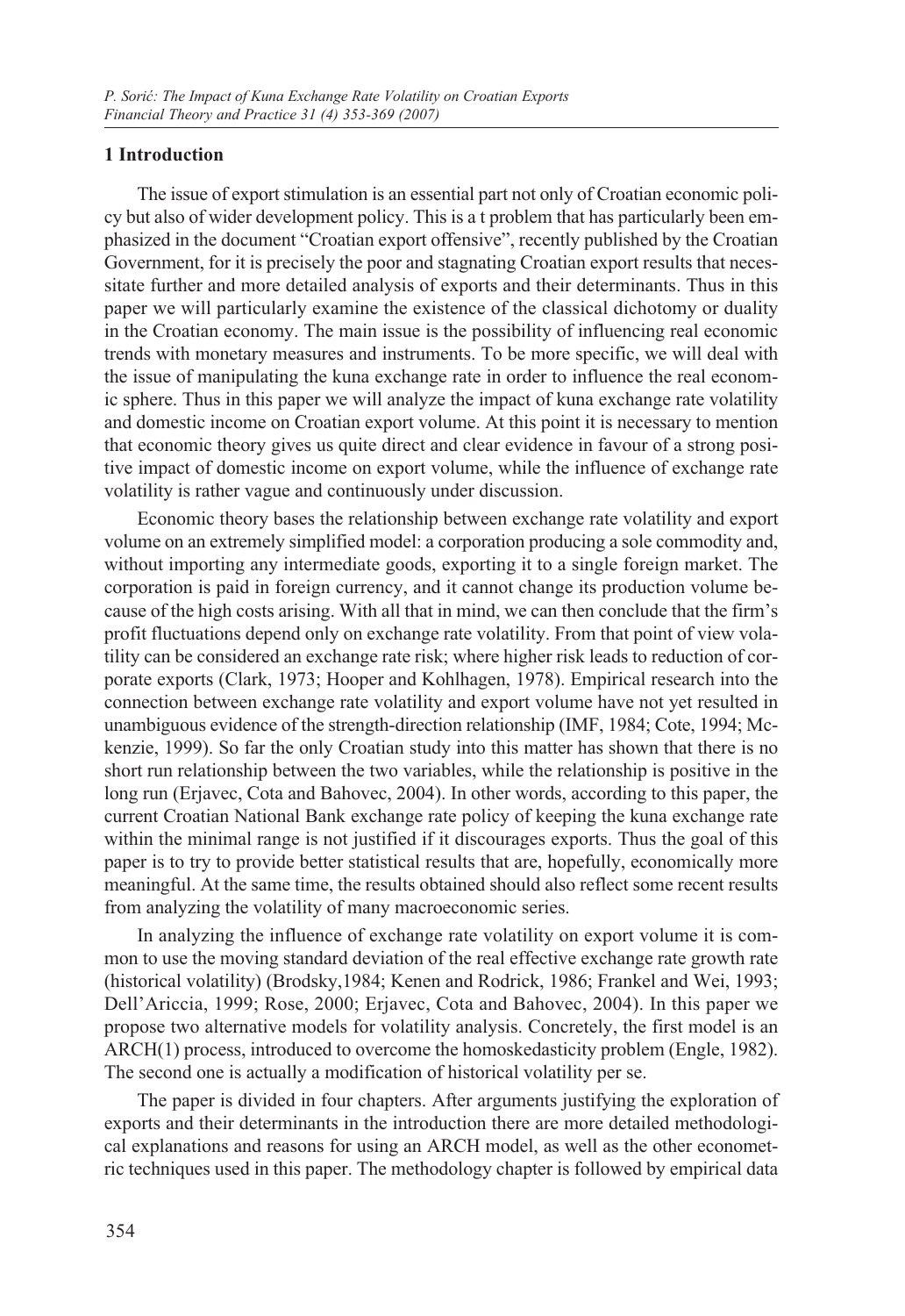concerning the three analyzed time series (exchange rate volatility, domestic income and export volume). The way in which different approaches to modelling a real effective exchange rate risk can influence its relationship with export volume is analysed. The paper is concluded by a summary of the obtained results, their economic implications, and guidelines for future researches.

#### **2 Methodological approach**

In many empirical investigations the standard, so-called historical, volatility is used to approximate exchange rate volatility. It can be mathematically expressed in the following way (Kenen and Rodrick, 1986):

$$
V_{t} = \left[\frac{1}{m} \sum_{i=1}^{m} (lnE_{t+i-1} - ln E_{t+i-2})^{2}\right]^{\frac{1}{2}}
$$
(1)

where  $E_t$  stands for real effective exchange rate.

Values obtained by inserting empirical real effective exchange rate data into this relation actually represent a series of simple moving averages, which are defined as mean values of *m* consecutive elements of the associated time series. They are used for smoothing the time series. The economic logic behind that relation in fact implies that the current volatility value at time  $t(V_t)$  actually gives an average of its *m* following consecutive values. The basic assumption of such formulation of volatility is heteroskedasticity. However, many financial and macroeconomic time series are characterized by a wide range of volatility in certain time periods. Practically, in the case of variance heteroskedasticity of the observed exchange rate volatility series, this would mean that the estimation of parameters in the model could also be inefficient unless the conditional heteroskedasticity of the observed time series is taken into consideration.

Many empirical researches have confirmed that more sophisticated models for volatility evaluation such as ARCH, GARCH or EGARCH lead to more accurate and statistically better estimates (Akgiray,1989; Chu and Freud, 1996). Therefore on account of analysis results quality (in our case the analysis is referred to the prediction of exchange rate volatility) it would be wise to use a heteroskedastic model with a variance depending on past values of the series itself.

The first models used for empirical analysis of volatility were derived from financial analysis. By observing logarithms of some American stock returns it was found that they were characterized by serial independence of data and inconstancy of volatility through time, and that the distribution of data was asymmetrical with fat tails<sup>1</sup>. In other words, the data do not originate from normal distribution, the heteroskedasticity of the variance is ignored, and thus such model is insufficiently realistic for the expression of volatility. The first more sophisticated concept was introduced, with the name of autoregressive conditional heteroskedasticity (Engle, 1982; Engle, 1980), in which the conditional variance is

<sup>&</sup>lt;sup>1</sup> The so-called "stylized facts of financial data".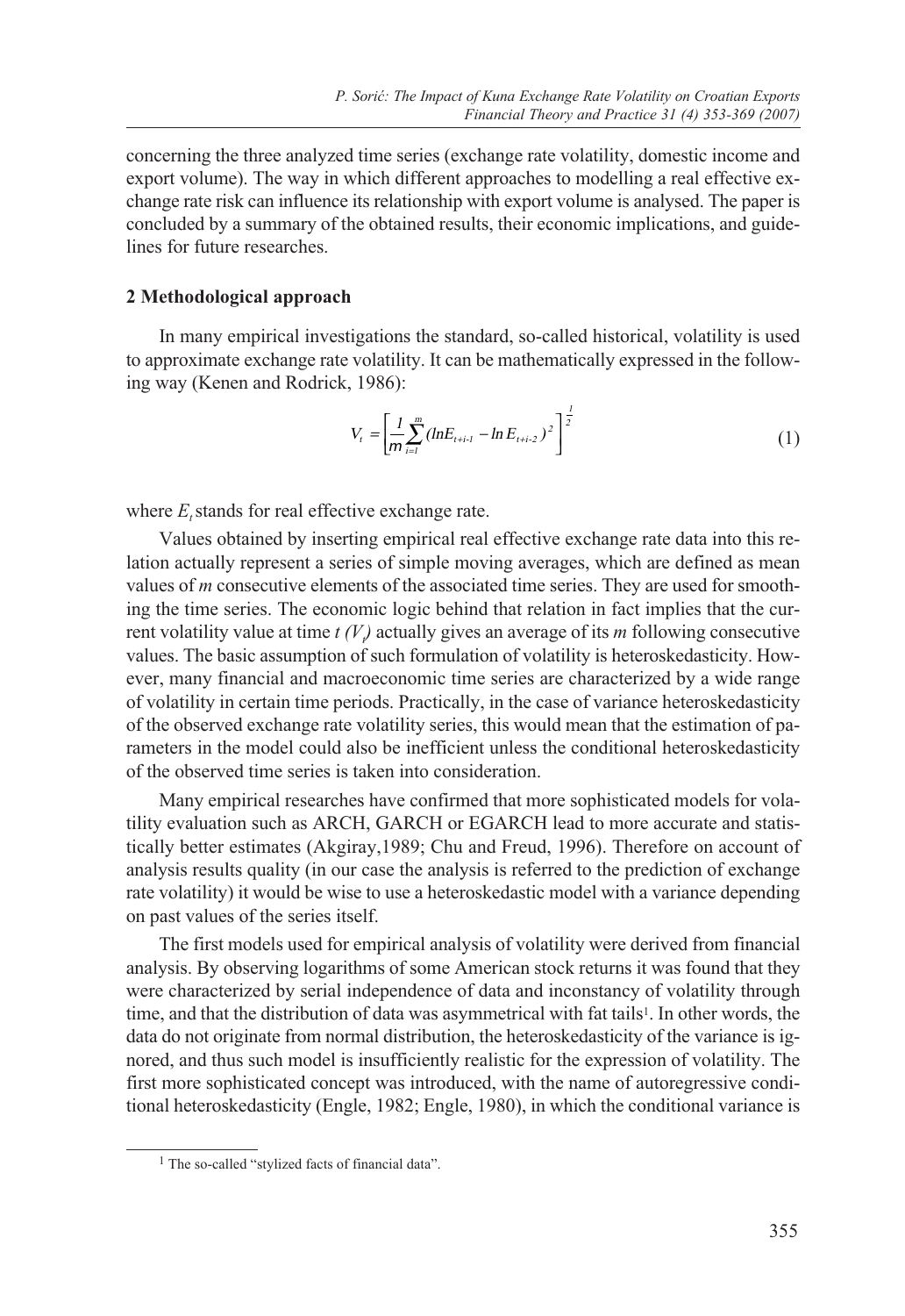not constant through time and is characterized by an autoregressive structure2. In ARCH models every observation  $(X_t)$  is equal to the product of white-noise process  $(Z_t)$  and a positive process  $\sigma_r$ , on the assumption that for every *t* the variables  $Z_t$  i  $\sigma_t$  are independent:

$$
X_t = Z_t \sigma_t \tag{2}
$$

On the assumption of Gaussian white-noise, i.e.,  $Z_t \sim N(0,1)$ , the ARCH (q) process is defined as:

$$
\sigma_t^{2} = \alpha_0 + \alpha_1 X_{t-1}^2 + \dots + \alpha_q X_{t-q}^2, \text{ for each } t
$$
 (3)

under the parameter conditions  $\alpha_{0}$ ,  $\alpha_{i} > 0$ ,  $i = 1, ..., q$ .

A characteristic of such ARCH processes is the existence of the *conditional variance*  $\sigma$ , which depends on its one past value, i.e. the calculation is conditional on information available up to moment *t*. In other words, we can say that the model is based on a property of heteroskedasticity, which is also a characteristic of all macroeconomic time series used in our analysis. Precisely that heteroskedasticity was in fact the reason for introducing an ARCH(1) model for expressing exchange rate volatility in this analysis. If we denote  $log(E)$  with  $Y_t$ , where  $E_t$  stands for the real effective kuna/euro exchange rate, equations (2) and (3) can be therefore be expressed in the following way:

$$
Y_t = C + V_t Z_t \tag{4}
$$

$$
V_t^2 = \omega + \alpha (Y_{t-1} - C)^2 \tag{5}
$$

where

$$
\omega > 0 \text{ and } \alpha > 0, \text{ and } \alpha \le 1 \tag{6}
$$

According to Jondeau, Rockinger and Poon (2006), it follows that in the case of an ARCH(1) model the necessary condition and the sufficient condition for the process  $V_t^2$ to be strongly stationary is:

$$
E\big[\ln(\alpha Z_i^2)\big] > 0\tag{7}
$$

One of the key advantages of ARCH models is the possibility of predicting certain values for one observed time period in advance. In this paper we are, thus, interested in predicting the value of volatility  $V_{t+1}$  with the data available up to moment *t*.

The estimation of the observed model is based on 132 monthly data for real effective kuna/euro exchange rate in the period from January 1996. to December 2006. Accord-

 $2$  It is shown in many empirical studies that the GARCH $(1,1)$  process is able to present most time series, and that data groups that require modeling of processes of higher order than GARCH(1,2) or GARCH(2,1) are extremely rare (Berra, Higgins, 1993). That is why in this paper we first considered a GARCH(1,1) model. However, the estimation showed that the second parameter in the model is equal to zero, so such a model was actually reduced to an ARCH(1) (Jondeau, Rockinger, 2007). That is the reason why in this paper we analyzed only an ARCH(1) model as one of the possible alternative approaches for expressing volatility.

<sup>&</sup>lt;sup>3</sup> It can be instantly noticed that, in the case of  $\alpha = 1$ , condition (7) is fulfilled.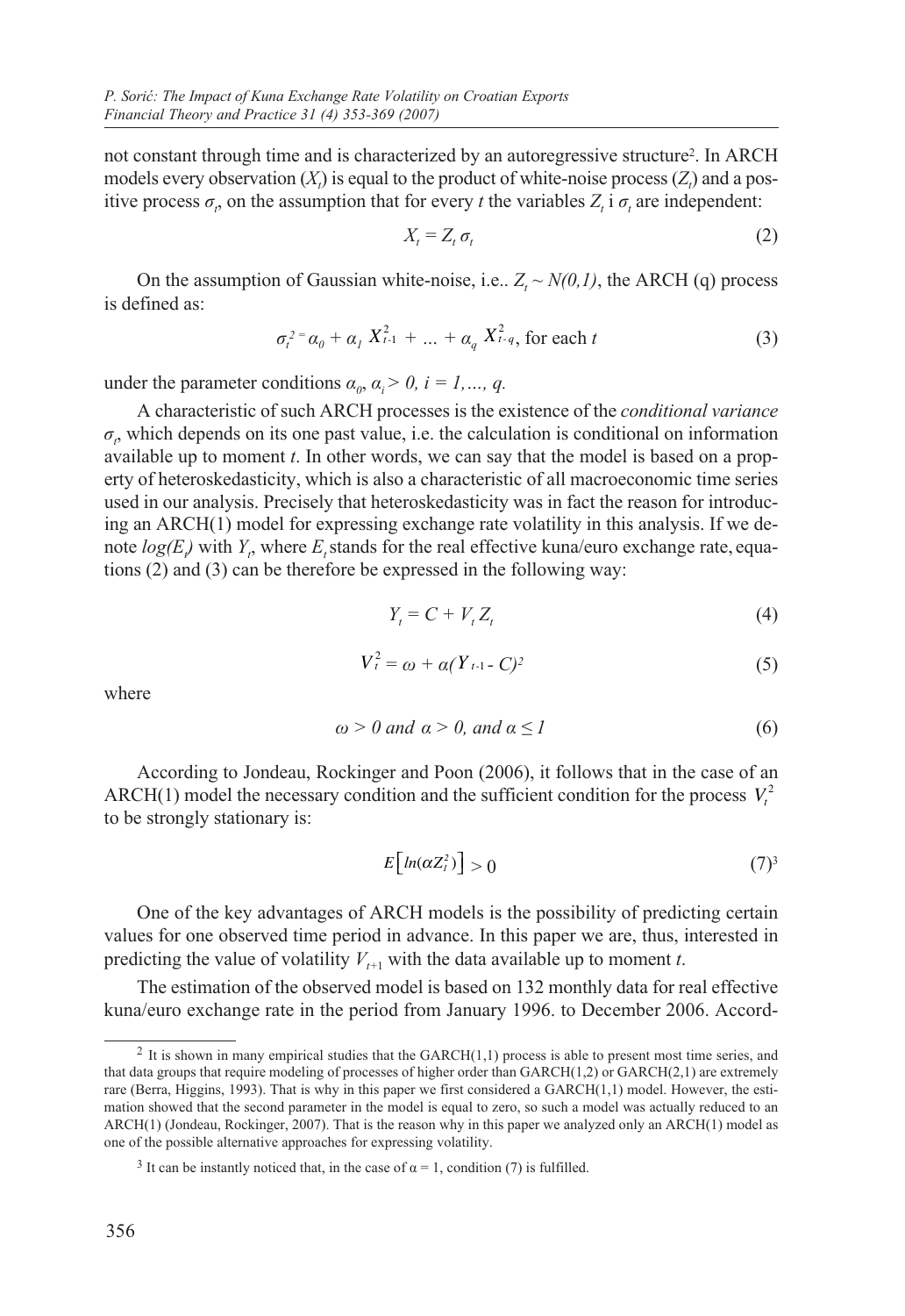ing to the proposition,  $Z_t$  is a series of independently and identically distributed variables, such that  $Z_t \sim N(0,1)$ , so the likelihood function has the following form:

$$
L_{t} = \frac{1}{T} \sum_{i=1}^{T} \left[ -\frac{1}{2} \ln(2\pi) - \frac{1}{2} \ln(V_{t}^{2}) - \frac{1}{2} \frac{Y_{t}}{V_{t}^{2}} \right]
$$
(8)

where *T* is the number of the observed data.

Let us denote the unknown parameters vector with  $\theta = (C, \omega, \alpha)$ . It is then necessary to find vector  $\theta$  for which the function *L* reaches the maximal value under the conditions given in equation (6). The maximization of function  $L<sub>t</sub>$  is carried out using a numerical logarithm for finding the function maximum under the given parameter conditions. Their estimated values are given in Table 14:

*Table 1 Estimated ARCH(1) model parameters*

| Parameter | Value                | Standard error       | t-value   |
|-----------|----------------------|----------------------|-----------|
| C         | 4.5613               | 0.0021               | 2170.6687 |
| $\omega$  | $7.04 \cdot 10^{-5}$ | $4.67 \cdot 10^{-5}$ | 1.5903    |
| $\alpha$  |                      | 0.36297              | 2.7551    |

*Source: authors' calculations*

From this econometric analysis it is quite clear that the parameter  $\alpha$  is equal to 1, which indicates the unstationarity of the observed time series. This implies that the conditional variance will approach infinity as time variable *t* approaches infinity. A situation of this kind is commonly known in econometric literature as a series "explosion".

Economically, the fact that  $\alpha = 1$  could mean that, on average, process  $Y_t$  (logarithm of the real effective kuna exchange rate) is characterized by extremely large fluctuations in short time periods.

The above mentioned stationarity will later be additionally corroborated with the results of unit root tests. Thus, the volatility of a time series obtained by an ARCH model shows characteristics of unstationarity. The existence of a unit root in the conditional variance does not affect the distribution of estimators because in that case they are also normally distributed. Therefore it is possible to draw conclusions about the model on the basis of standard test statistics (Lumsdaine, 1996). Being aware of the topicality and the necessity of analyzing Croatia's exports and their determinants, we decided to include the volatility obtained in this way in our analysis.

The other suggested alternative model for analyzing volatility is given here:

$$
V_{t} = \left[\frac{1}{2m+1} \sum_{i=m}^{m} (lnE_{t+i} - ln E_{t+i})^{2}\right]^{\frac{1}{2}}
$$
(9)

<sup>4</sup> Parameters are obtained using Matlab software.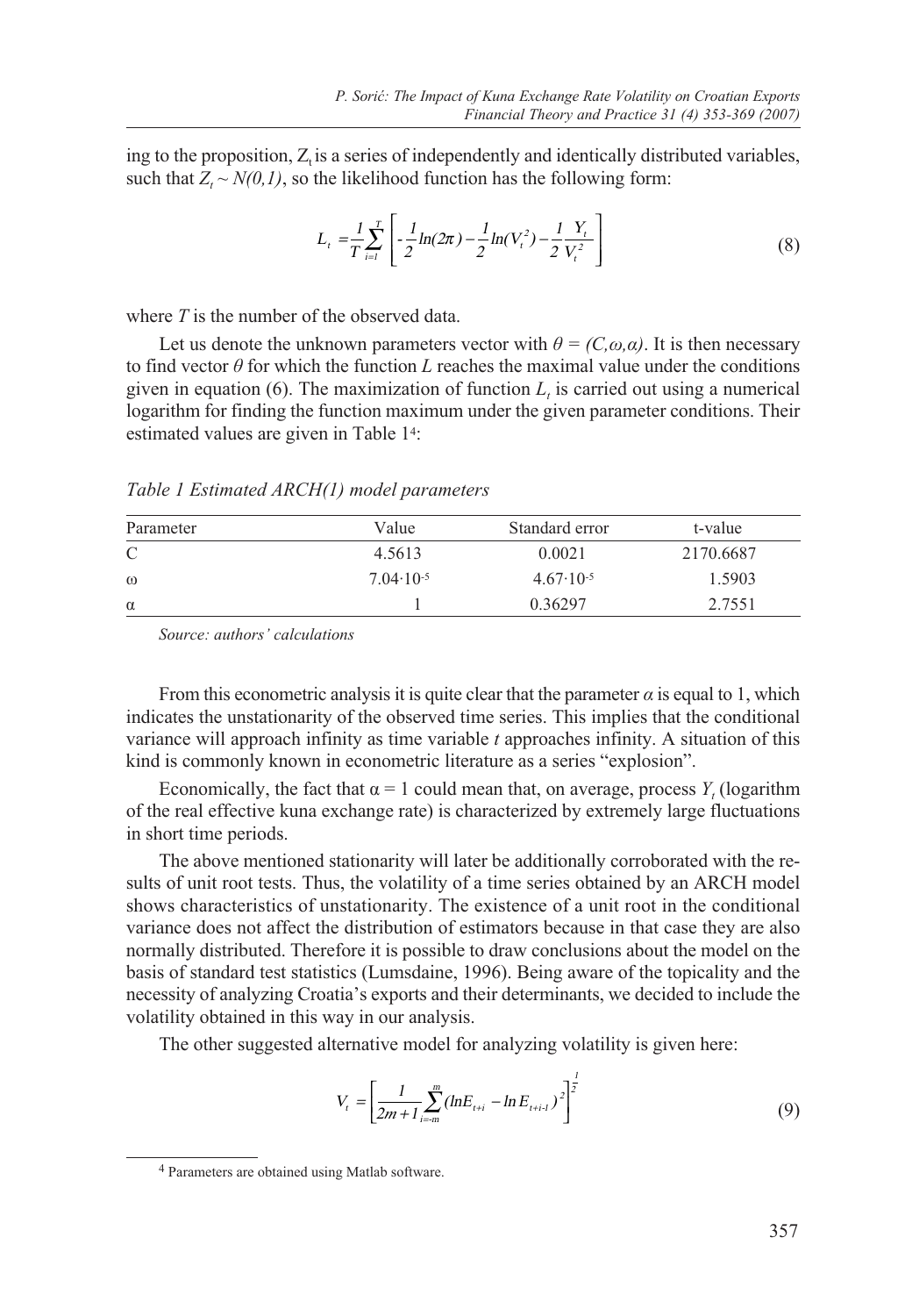From this relation it is clearly visible that 12 successive past values and 12 successive following values of the real exchange rate are used to calculate a single element of the V12 time series. Introducing this formulation of volatility is justified by the need of monetary policy holders to make decisions based not only on future but also on past exchange rate values (which is the case in relation 1).

 The main reason for introducing these two alternative volatility models into the analysis of the effect of kuna exchange rate variability on export volume is the fact that their application represents a methodological innovation in exploring the relationship between the two variables in Croatia. The ultimate goal that we want to achieve with this step is the achievement of better statistical results in the estimation of the explained relationship.

After exchange rate volatility, the second explanatory variable in our model is industrial production volume, which has been proven to be a good indicator of the total economic activity in a certain country. In spite of the fact that the share of industrial production in total Croatian production has decreased through the past fifteen years, this variable's short-term variability cyclically follows and indicates Croatian real GDP movements extremely well (Cerovac, 2005).

Also, we have to emphasize that real export data do not exist in official Croatian statistics. Therefore, we have used the nominal export of goods and services expressed in the Croatian national currency (the kuna) as an approximation of export level. The data for all three mentioned variables are monthly and apply to the time period 1996/1-2006/12.

Since we want to examine the dependence of export volume on industrial production and exchange rate volatility , we will here define the observed model:

$$
export = f(ind, Vol)
$$
\n(10)

where the values of *ind* time series are expressed in the form of a base index (average 2000=100). The real kuna/euro exchange rate data used in both suggested volatility series is also in the form of index, with 2001. as the base year. The *export* and *ind* represent the logarithm values of the same name time series.

Most macroeconomic time series are unstationary by their nature (Asteriou, 2006). One of the causes of unstationarity of the time series can be the presence of unit root. Then the application of a classical linear regression model to that series could lead to unrealistically high values of *R2* and *t*-statistics (the so-called "spurious regression"). In this case, we can dispose of some more sophisticated econometric techniques like the Engle-Granger or the Johansen approach. Both mentioned techniques are based on the principle of cointegration, i.e. the existence of the long-term relationship between two or more variables. However, Johansen's approach is multivariate and treats the possibility of more than one cointegration vector (Johansen, 1991), so we decided to use exactly that approach.

#### **3 Empirical data**

As the first step of the cointegration analysis (examining the long-run relationship between our variables) it is necessary to determine whether all the observed variables integrated are of the same order. In stationary time series the effects of short-term shocks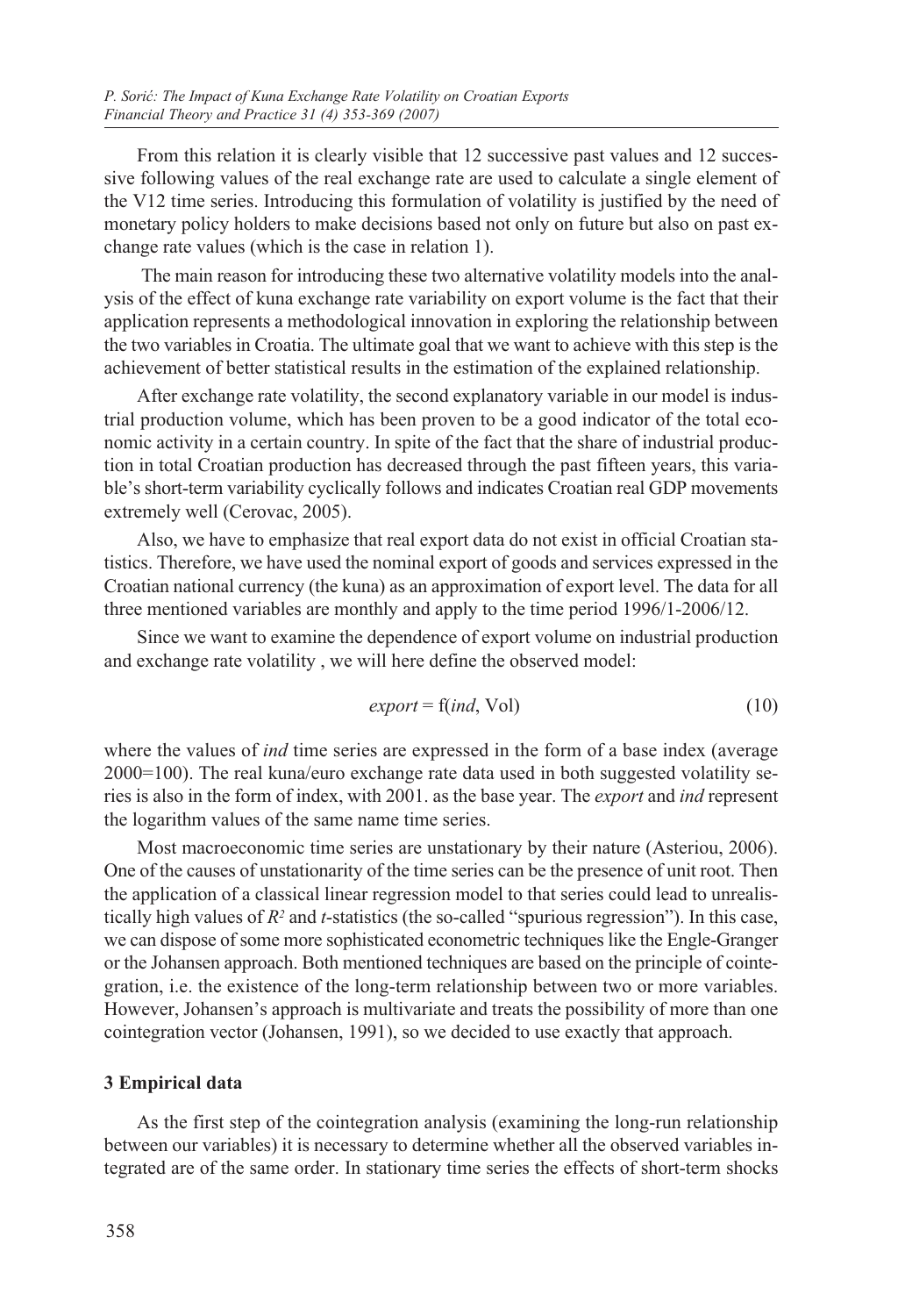are eliminated and the series revert to their mean values in the long run (Asteriou, 2006). Since Figure 1 clearly shows that for all four observed time series that is not the case, this kind of plot can indicate the unstationarity of our time series. Such indications will later be confirmed by a formal unit root test.



*Figure 1 Observed time series in levels* 

In order to analyze the empirical data an ADF<sup>5</sup> unit root is performed (Dickey-Fuller, 1979). It is formed in such a way that the null hypothesis  $(H_0)$  implies unstationarity, i.e. the presence of unit root in the time series of interest.

Therefore we can say that the test results lead us to the conclusion that all variables of interest to us are integrated of first order,  $(I(1))$ , i.e. they are unstationary in levels and stationary in first differences. It is important to note that in further analysis we will be observing two different models. In the first one we will use an ARCH model for volatility approximation (time series V), and in the second one a modification of historical volatility will be used. The modification will include the simple moving averages of the standard

*Source: authors' calculations*

<sup>5</sup> All data obtained using E-Views software and Mackinnon's critical values table (1996)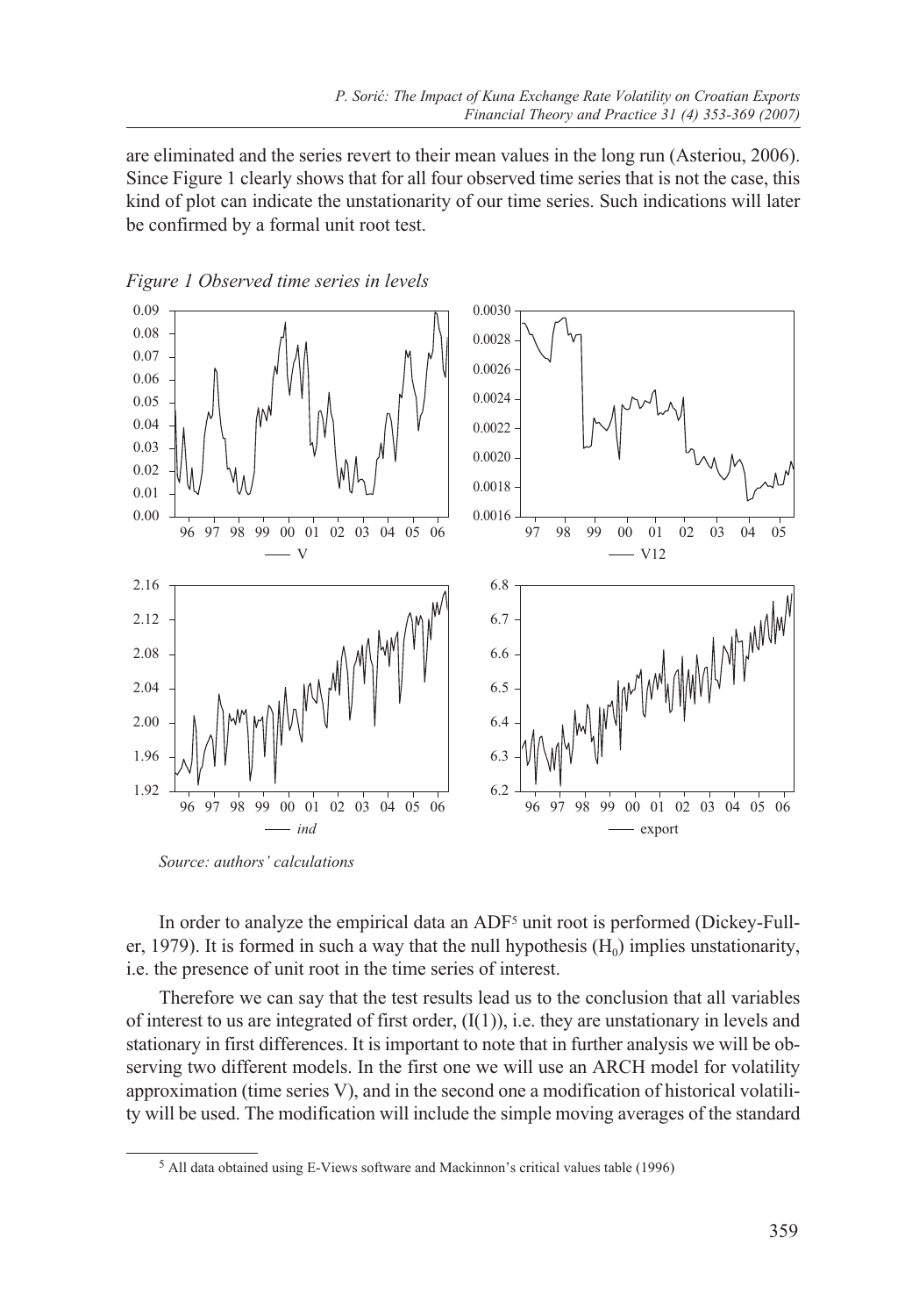deviation of 12 previous and 12 following values of real effective exchange rate growth rate (time series V12). Let us then begin with the first model.

| Variable        | Constant and trend | Constant        | Model without a constant or trend |
|-----------------|--------------------|-----------------|-----------------------------------|
| export          | $-2.107934(11)$    | $-0.934560(11)$ | 3.519571(11)                      |
| ind             | $-1.324893(12)$    | 1.277858 (12)   | 3.451840 (12)                     |
| V <sub>12</sub> | $-3.252733$ (0)    | $-1.956908$ (0) | $-1.183389$ (0)                   |
| V               | $-2.813696$ (1)    | $-1.988642$ (2) | $-0.416649$<br>(2)                |

*Table 2 ADF test in levels*

*Source: authors' calculations*

*Table 3: ADF test in first differences*

| Variable        | Constant and trend           | Constant                     | Model without a constant or trend |
|-----------------|------------------------------|------------------------------|-----------------------------------|
| $\Delta$ export | $-5.695471*(10)$             | $-5.706614*(10)$             | $-2.753500*(12)$                  |
| $\Delta$ ind    | $-5.739134*(11)$             | $-5.415932*(11)$             | $-2.990529*(12)$                  |
| $\Delta V12$    | $-11.18570^{*}$ (0)          | $-11.20553$ <sup>*</sup> (0) | $-11.17002^*$ (0)                 |
| AV              | $-9.246821$ <sup>*</sup> (1) | $-9.273375$ * (1)            | $-9.281676$ <sup>*</sup> (1)      |

*Remark: Values denoted by \* indicate rejection of the null hypothesis of unstationarity at the 5% significance level. The optimal lag length for each variable is given in brackets after each test statistic, and is obtained using the Akaike information criterion (Asteriou, 2006).*

*Source: authors' calculations*

Due to the obtained results of the ADF test, a VAR (vector autoregressive) model with all variables included is given in the following way (Harris, 1995):

$$
Z_{t} = A_{1} Z_{t} + A_{t} Z_{t} + \dots + A_{k} Z_{t} + \psi D_{t} + u_{t}
$$
\n(11)

where *Z* is a vector of all *n* system variables (in our case the variables *export*, *ind* and Vol), and  $u_t$  represents the *n*-dimensional vector of error terms with the mean equal to zero and a covariation matrix  $\Sigma$ . Vector  $D_t$  includes 11 dummy variables used to overcome the seasonal influences. That VAR model is defined in a general way, while we will obtain the optimal lag length for variables in relation (11) by carrying out an adequate test. Guided by the Akaike information criterion we concluded that 3 is the optimal lag length for our model.

Variables are cointegrated if and only if we can reformulate equation (11) to define the so-called VECM (vector error correction model) (Asteriou, 2006):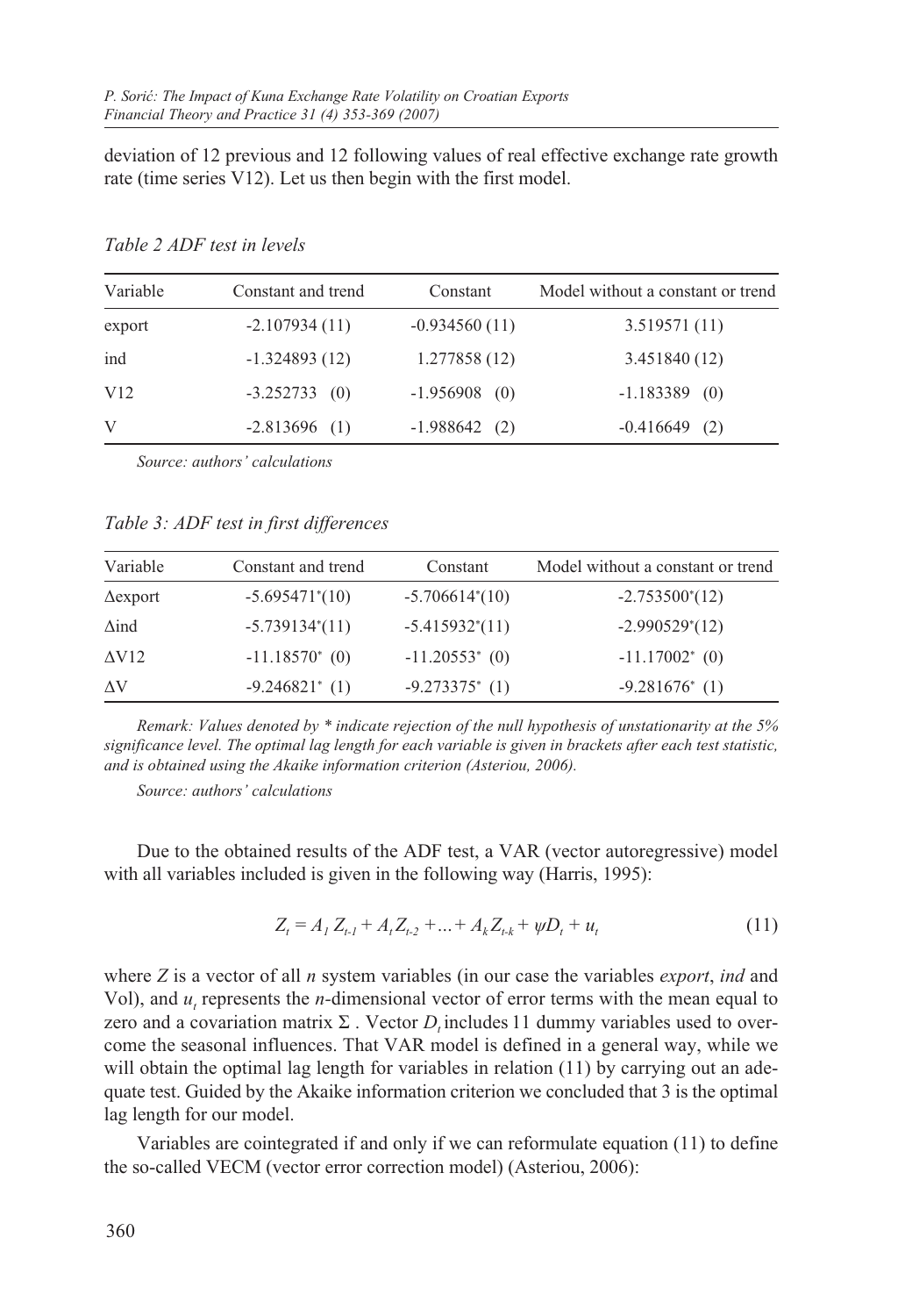$$
\Delta Z_t = \Gamma_1 \Delta Z_{t-1} + \Gamma_2 \Delta Z_{t-2} + \dots + \Gamma_{k-1} \Delta Z_{t-k+1} + \Pi Z_{t-1} + \psi D_t + u_t \tag{12}
$$

the *Π* matrix can additionally be written as

$$
\Pi = \alpha \, x \, \beta' \tag{13}
$$

where  $\alpha$  includes the speed of adjustment to equilibrium coefficients. That is, due to certain negative shocks the economy moves away from the long-run equilibrium, and the elements of the  $\alpha$  matrix measure the speed of return to the equilibrium.  $\beta'$  is the longrun coefficients matrix, i.e. its elements show the long-run relationship between the variables in the model.

One of the most important steps of the cointegration analysis is determining the rank of the long-run matrix *Π*, or determining the maximal number of linearly independent columns in this matrix. This number actually represents the number of cointegration vectors. There are two methods for determining the number of cointegration relationships: the trace statistic and the maximum eigenvalue statistic. The first one tests the null hypothesis that the number of cointegration vectors is less than or equal to  $r$ , while the alternative suggests that the number is equal to  $k$ , where  $k$  is the number of endogenous variables. The second method tests the null hypothesis that  $r = 0$ , while the alternative suggests that  $r = 1$ , then  $r = 1$  opposite to the alternative that  $r = 2$ , etc. The results of the determination of the cointegration vectors number is shown in the following tables:

| $H_0$ : $r =$ | Eigenvalue | Trace<br>statistic | 0.05<br>Critical value | 0.1<br>Critical value |
|---------------|------------|--------------------|------------------------|-----------------------|
| $\left($      | 0.184941   | $40.36490^a$       | 42.91525               | 39.75526              |
|               | 0.082896   | 14.18963           | 25.87211               | 23.34234              |
|               | 0.024028   | 3.113155           | 12.51798               | 10.66637              |

*Table 4 Determination of the number of cointegration vectors (trace statistic)*

*a denotes rejection of the null hypothesis at the 10% significance level Source: authors' calculations*

*Table 5 Determination of the number of cointegration vectors (maximum eigenvalue statistic)*

| $H_0$ : $r =$ | Eigenvalue | Max-eigenvalue | 0.05<br>Critical value | 0.1<br>Critical value |
|---------------|------------|----------------|------------------------|-----------------------|
| $\Omega$      | 0.184941   | $26.17527^a$   | 25.82321               | 23.44089              |
|               | 0.082896   | 11.07647       | 19.38704               | 17.23410              |
|               | 0.024028   | 3.113155       | 12.51798               | 10.66637              |

*a denotes rejection of the null hypothesis at the 5% significance level Source: authors' calculations*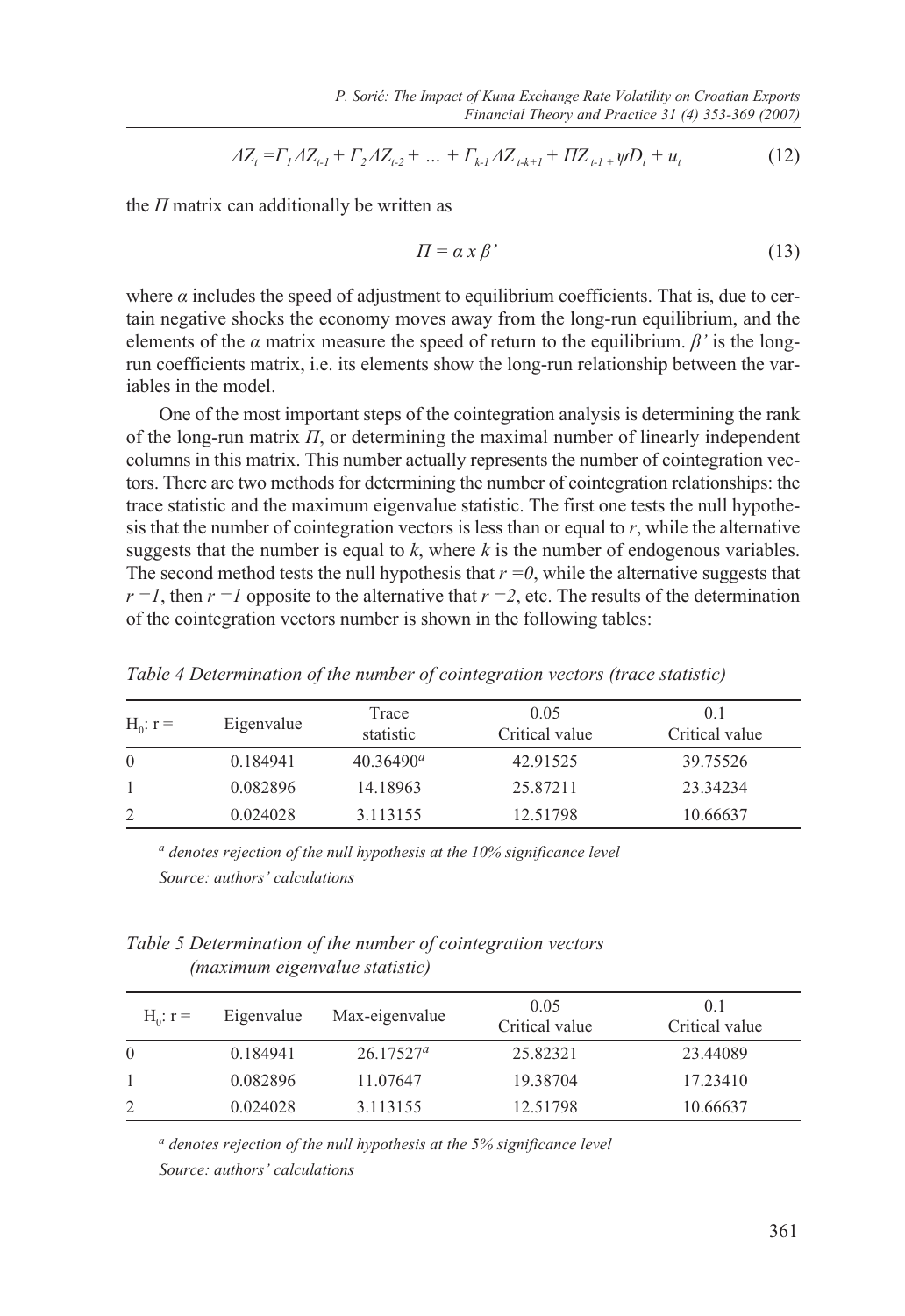Here both test statistics lead us to the conclusion that the long-run relationship between our variables is determined by only one cointegration vector. We also applied the test for including the deterministic elements in the model, and the obtained results are given in the following table:

|  | Table 6 Including the deterministic elements in the model <sup>6</sup> |
|--|------------------------------------------------------------------------|
|  |                                                                        |

| Coint. equation        |            | Constant | Constant | Constant & linear trend |
|------------------------|------------|----------|----------|-------------------------|
| <b>VAR</b>             |            |          | Constant | Constant                |
| Number of<br>equations | trace      |          |          |                         |
|                        | max. eigen |          |          |                         |

*Source: authors' calculations*

As both indicators (the maximum eigenvalue statistic and the trace statistic) indicate the existence of a constant and a linear trend in the cointegration relationship, we can express this with the following equation:

$$
export = -7.589764 - 0.003994 t + 0.689808 \text{ ind} - 0.860479 \text{ V} \tag{14}
$$

From this relation we can conclude that Croatian exports are positively correlated with domestic income, while the relationship with exchange rate volatility is negative. At the same time, using *t*-values for *ind* (1.60540) and **V** (-3.56157) we can conclude that, at the 10% significance level, the impact of volatility and industrial income is statistically significant. Rather high trend *t*-values (-6.68589) indicate that the trend is also statistically significant, but at the 10% significance level.

Using the obtained cointegration vector we can now define the error correction model:

$$
\Delta exponent = \zeta_1 + \sum_{i=1}^{3} b_i \; \Delta export_{t-i} + \sum_{i=1}^{3} c_i \; \Delta \; ind_{t-i} + \sum_{i=1}^{3} d_i \; \Delta V_{t-i} + \alpha_1 ECM_{t-1} + \sum_{i=1}^{11} g_i D_{t-i} + u_t \tag{15}
$$

where  $D_{\mu}$  represents the seasonal dummy variables introduced to solve the seasonality problem in the data. Parameter ECM ensures convergence towards the long-run equilibrium, while the  $\alpha_1$  coefficient measures the speed of adjustment to the mentioned long-run steady-state. Evaluation of parameters from the VEC model is given in Table 7:

Because the VEC model represents the approximation of the short-run export function, on the basis of the t-value of the ECM coefficient (*t*=-4.27997) we can conclude that the error correction term is also statistically significant at the 5% level. The value of the ECM parameter ( $\alpha_1$  = -0.757946) implies that 75.79% of the long-run equilibrium devia-

<sup>6</sup> The MacKinnon-Haug-Michelis critical values table (1999) was used.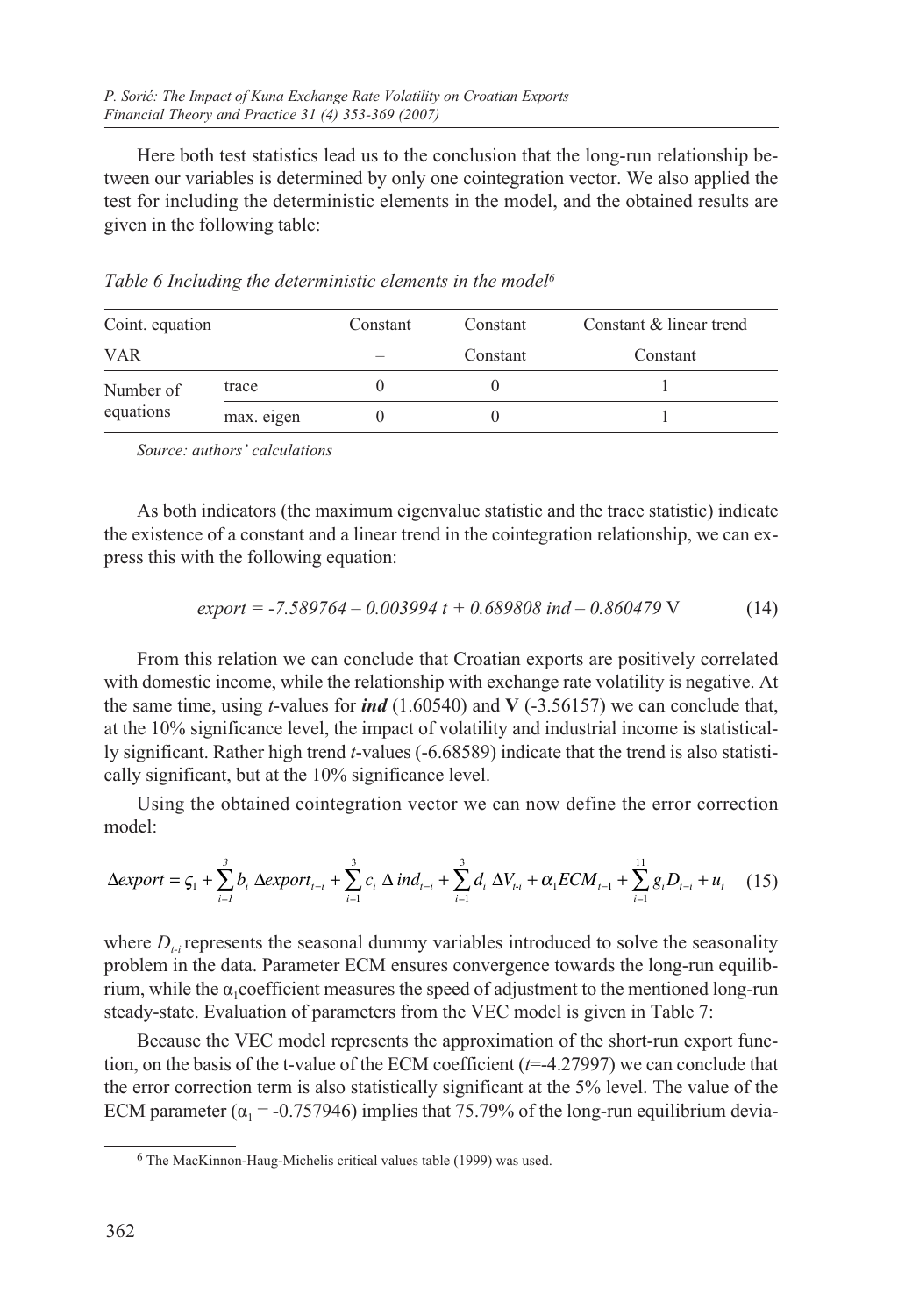tion is corrected monthly. The obtained t-value for the  $\Delta V_{t-1}$  parameter ( $t=2,14512$ ) suggests that the short-run relationship between kuna exchange rate volatility and Croatian exports in this model is determined by only a one-month time lag. Of course, this conclusion applies to the 5% significance level, for this is the extent to which exports are sensitive to kuna volatility changes.

Although the determination of the *Π* matrix rank gives us the answer to the question about the number of cointegration vectors, it is necessary to complete this with the analysis of the weak exogeneity of the model variables. All included variables have up to this point been treated as potentially endogenous. Thus with that goal we applied the  $\chi^2$  test, which tests the hypothesis that the adjustment parameter for the observed variable in the VEC model is equal to zero (Harris, 1995). That is to say, in the case of accepting the null hypothesis we can conclude that the observed variable is weakly exogenous.

| Variable                       | Coefficient | $t$ -value | Variable   | Coefficient | $t$ -value |
|--------------------------------|-------------|------------|------------|-------------|------------|
| ζ                              | 0.006287    | 0.35300    | $D_{t-1}$  | $-0.077519$ | $-3.30510$ |
| $\Delta$ export <sub>t-1</sub> | $-0.331254$ | $-2.02016$ | $D_{t-2}$  | $-0.047702$ | $-1.40771$ |
| $\Delta$ export <sub>t</sub> , | $-0.134547$ | $-0.96135$ | $D_{t-3}$  | 0.034553    | 0.99283    |
| $\Delta$ export, 2             | $-0.034325$ | $-0.35165$ | $D_{t-4}$  | 0.025413    | 0.84337    |
| $\Delta$ ind <sub>t-1</sub>    | 0.054044    | 0.19015    | $D_{t-5}$  | $-0.003448$ | $-0.15848$ |
| $\Delta$ ind <sub>1-2</sub>    | 0.093412    | 0.31812    | $D_{t-6}$  | $-0.007162$ | $-0.34057$ |
| $\Delta$ ind <sub>t-3</sub>    | 0.405528    | 1.49440    | $D_{t-7}$  | 0.031083    | 1.38548    |
| $\Delta V_{t-1}$               | $-1.087370$ | $-2.14512$ | $D_{t-8}$  | $-0.050553$ | $-2.44957$ |
| $\Delta V_{1-2}$               | $-0.347279$ | $-0.70503$ | $D_{t-9}$  | 0.010997    | 0.45026    |
| $\Delta V_{t-3}$               | $-0.350109$ | $-0.71238$ | $D_{t-10}$ | 0.051901    | 2.10260    |
| <b>ECM</b>                     | $-0.757946$ | -4.27997   | $D_{t-11}$ | 0.013952    | 0.59721    |

*Table 7 VECM model*

*Source: authors' calculations*

#### *Table 8 Weak exogeneity test*

| Variable       | export                | ind                   |                     |
|----------------|-----------------------|-----------------------|---------------------|
| Test statistic | $\gamma^2 = 12.93052$ | $\gamma^2$ = 5.536632 | $\chi^2 = 0.852173$ |
| p-value        | 0.000323              | 0.018622              | 0.355938            |

*Source: authors' calculations*

The obtained *p*-values and the  $\chi^2$  statistics unambiguously lead us to the conclusion that *export* and *ind* are endogenous variables, while volatility V, on the other hand, is weakly exogenous. Thus, as a result of a deviation from the long-run model equilibrium,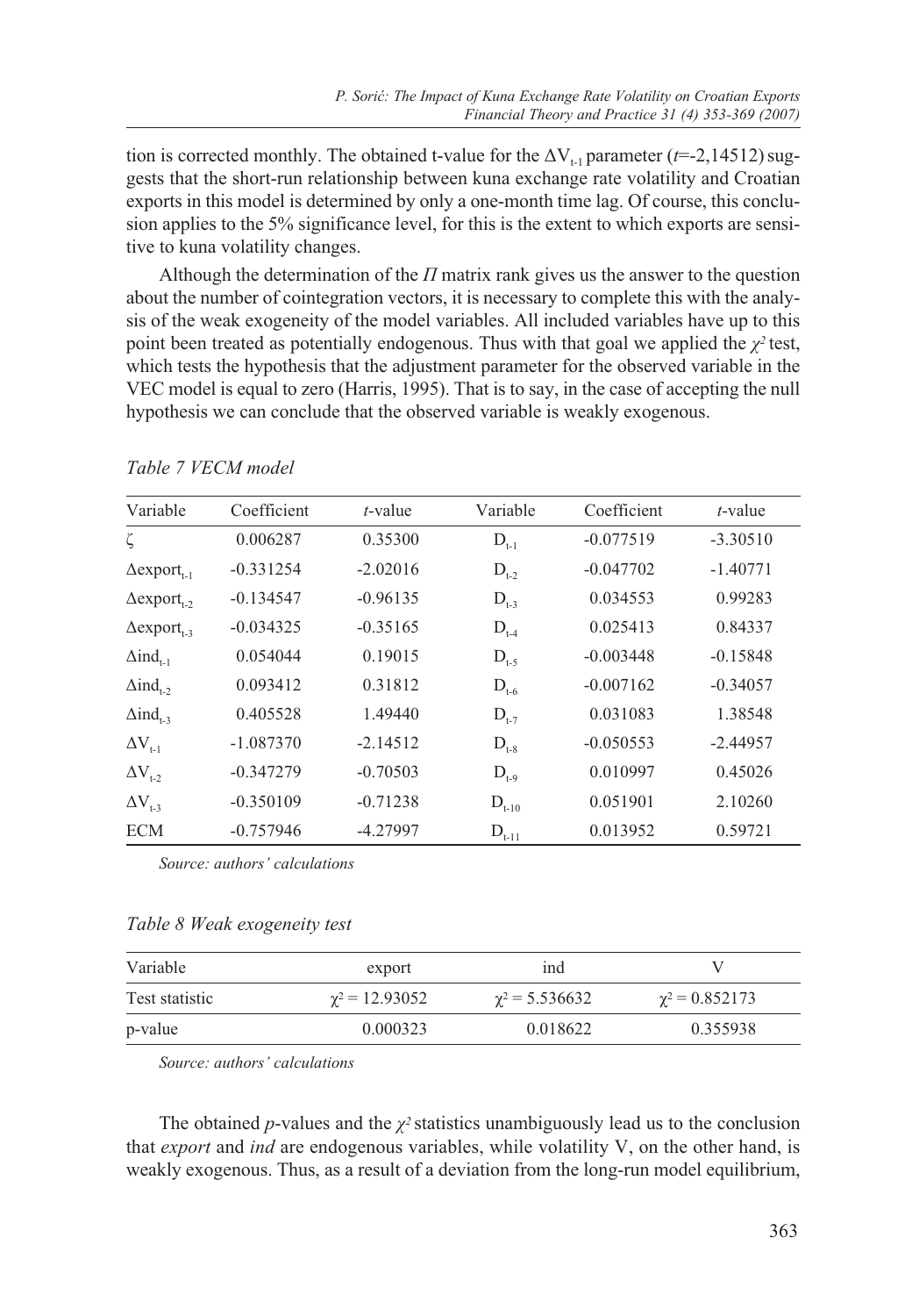volatility reacts just slightly.7 Such results are in fact just the expected due to the fact that the Croatian National Bank, under pressure from the Maastricht criteria, is carrying out a quasi-fixed monetary policy. In other words, it regulates the exchange rate movements within a very narrow range. If we observe the movement of the kuna/euro exchange rate over the past fifteen years, we will very easily see that, since the Stabilization Programme of 1993 it has been held at a practically fixed level. (www.hnb.hr, 2007).

*Figure 2 Midpoint kuna/euro exchange rates of Croatian National Bank (end of period), January 1992- March 2007*



Let us now observe the second model, where we expressed volatility as a modification of the standard historical volatility. Here we denote the volatility time series by V12. With the previously proved fact that the variable  $V12\sim I(1)$ , in the next step we analyze the optimal lag length in the VAR model. Just as in the first model, the information criteria here also suggest 3 as the optimal lag length. The third step of the Johansen approach is to determine the number of cointegration equations:

| .  | . | . | . |
|----|---|---|---|
| T1 | . |   |   |

*Table 9 Determination of the number of cointegration vectors (trace statistic)*

| $H_0$ : $r =$ | Eigenvalue | Trace              | 0.05           | 0.1            |
|---------------|------------|--------------------|----------------|----------------|
|               |            | statistic          | Critical value | Critical value |
| $\Omega$      | 0.214373   | $47.70672^{\circ}$ | 42.91525       | 39.75526       |
|               | 0.134460   | 19.60371           | 25.87211       | 23.34234       |
|               | 0.043895   | 4.33089            | 12.51798       | 10.66637       |
|               |            |                    |                |                |

*a Denotes rejection of the null hypothesis at the 5% significance level Source: authors' calculations*

7 Similar results are given in other papers; for a more detailed review, see (Vizek, 2006).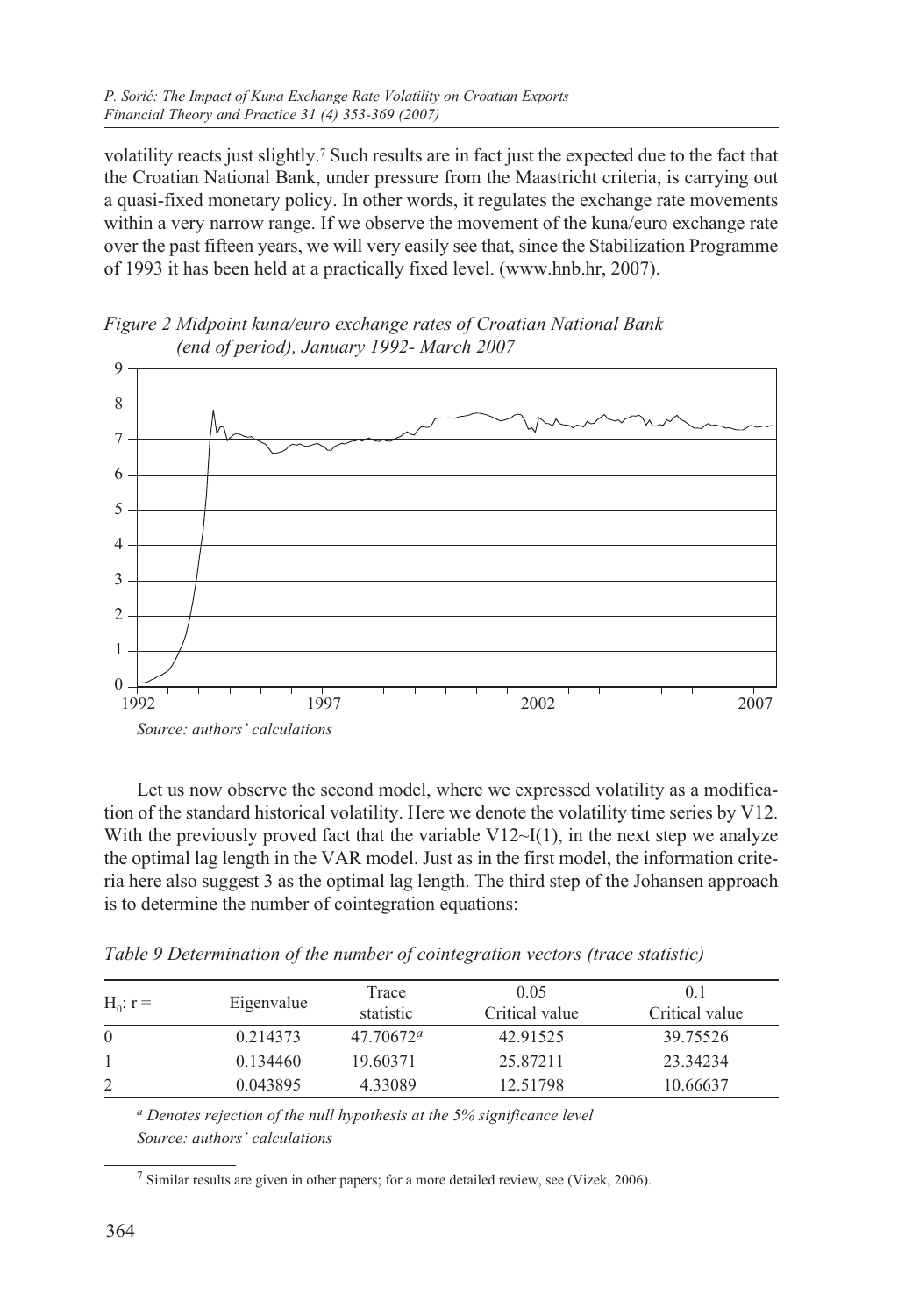| $H_0$ : $r =$ |          | Eigenvalue Max-eigenvalue | 0.05<br>Critical value | 0.1<br>Critical value |
|---------------|----------|---------------------------|------------------------|-----------------------|
| $\theta$      | 0.214373 | $28.10301^a$              | 25.82321               | 23.44089              |
|               | 0.134460 | 15.27284                  | 19.38704               | 17.23410              |
|               | 0.043895 | 4.330869                  | 12.51798               | 10.66637              |

*Table 10 Determination of the number of cointegration vectors (Maximum eigenvalue statistic)*

*a Denotes rejection of the null hypothesis at the 5% significance leve Source: authors' calculations*

Both sets of statistics (trace and maximum eigenvalue) again lead us to posit the existence of a single cointegration relationship. At the same time, the results of the test for including the deterministic elements in the model (given in the next table) point to the need to include a linear trend and a constant in the model.

*Table 11 Including the deterministic elements in the model8*

| Coint. equation |           | Constant | Constant | Constant & linear trend |  |
|-----------------|-----------|----------|----------|-------------------------|--|
| <b>VAR</b>      |           |          | constant | constant                |  |
| Number of       | trace     |          |          |                         |  |
| equations       | max-eigen |          |          |                         |  |

*Source: authors' calculations*

Thus the cointegration vector can be approximated in the following way:

$$
export = -10.56368 - 0.007272 t + 2.326924 \text{ ind} - 117.3238 \text{ V12} \tag{16}
$$

The obtained *t*-values ( -8.60845 for *t*, 4.92680 for *ind* i -3.32224 for V12) show that all three variables in the model are significant in the long run (5% significance level). The estimated impact of the domestic income is, expectedly, again positive. However, the highly negative effect of volatility on export volume is quite intriguing. Such results obviously imply that Croatian exporters respond very negatively to an increase in kuna volatility. In other words, the result of the exchange rate risk growth in the observed period was the downfall of export. The estimated cointegration vector is expressed in the following equation:

$$
\Delta export = \zeta_1 + \sum_{i=1}^{3} b_i \Delta izvoz_{t-i} + \sum_{i=1}^{3} c_i \Delta ind_{t-i} + \sum_{i=1}^{3} d_i \Delta V_{t-i} + \alpha_1 ECM_{t-1} + \sum_{i=1}^{11} g_i D_{t-i} + u_t
$$
 (17)

Here are also the estimated parameters from the previous equation:

<sup>8</sup> The MacKinnon-Haug-Michelis critical values table (1999) was used.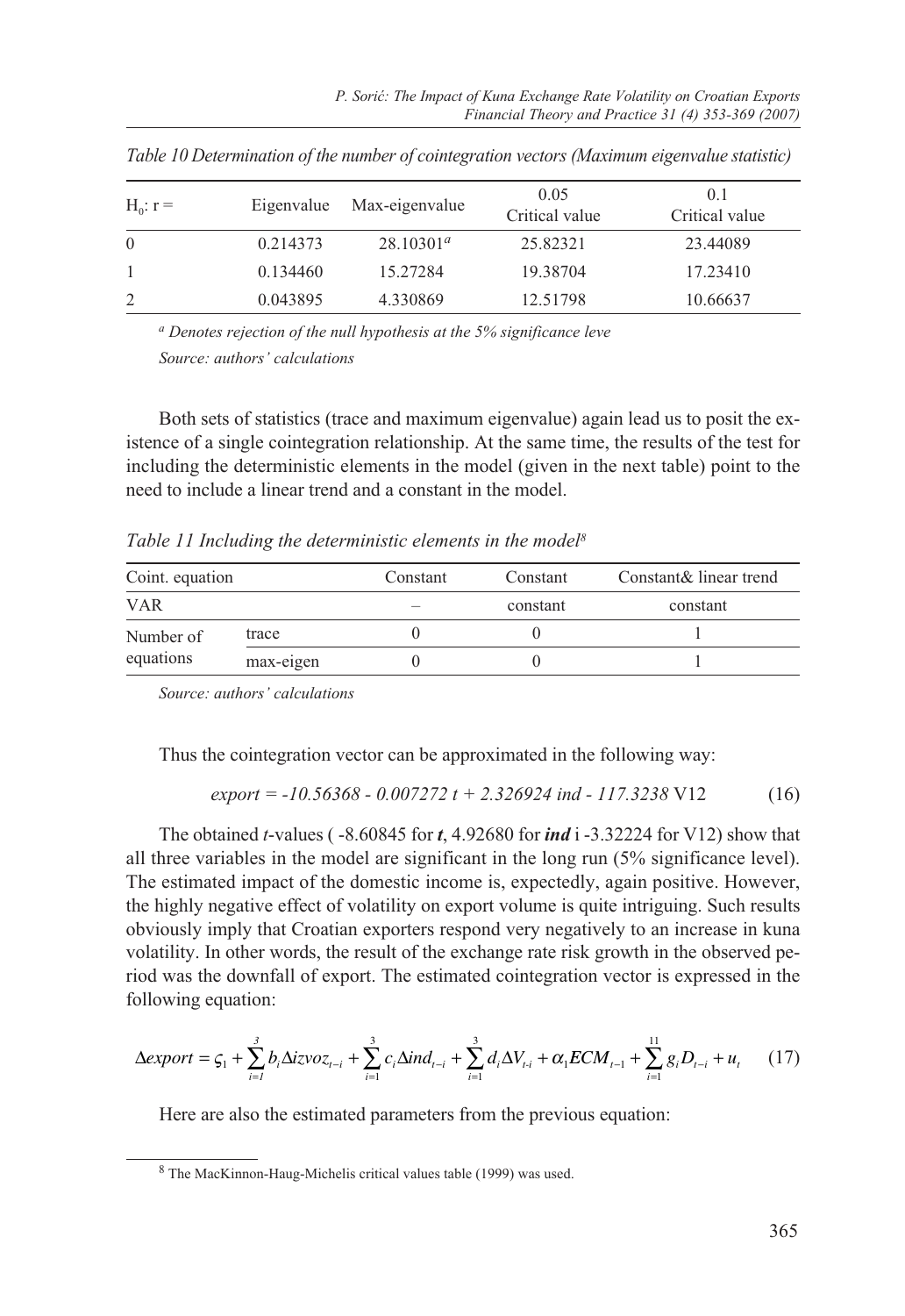*P. Sorić: The Impact of Kuna Exchange Rate Volatility on Croatian Exports Financial Theory and Practice 31 (4) 353-369 (2007)*

| 1000012727                     |             |            |            |             |            |
|--------------------------------|-------------|------------|------------|-------------|------------|
| Variable                       | Coefficient | $t$ -value | Variable   | Coefficient | $t$ -value |
| ζ                              | $-0.009858$ | $-0.46432$ | $D_{t-1}$  | $-0.087964$ | $-3.09002$ |
| $\Delta$ export <sub>t-1</sub> | $-0.711433$ | $-3.56114$ | $D_{t,2}$  | $-0.024136$ | $-0.57571$ |
| $\Delta$ export <sub>t</sub> , | $-0.467361$ | $-2.55494$ | $D_{t-3}$  | 0.080059    | 1.76756    |
| $\Delta$ export <sub>t-3</sub> | $-0.158888$ | $-1.29776$ | $D_{t-4}$  | 0.068921    | 1.64257    |
| $\Delta$ ind <sub>1-1</sub>    | 0.112195    | 0.24613    | $D_{t-5}$  | 0.017258    | 0.56464    |
| $\Delta$ ind <sub>t-2</sub>    | 0.426054    | 1.03057    | $D_{t-6}$  | 0.002205    | 0.08751    |
| $\Delta$ ind <sub>t-3</sub>    | 0.615321    | 1.74282    | $D_{t,7}$  | 0.040842    | 1.50557    |
| $\Delta V12_{t-1}$             | $-13.43439$ | $-0.28750$ | $D_{t-8}$  | $-0.017665$ | $-0.71882$ |
| $\Delta V12_{t-2}$             | 78.09946    | 1.69311    | $D_{t=0}$  | 0.037621    | 1.31631    |
| $\Delta V12_{1.3}$             | $-29.28236$ | $-0.62879$ | $D_{t-10}$ | 0.0069820   | 2.31139    |
| <b>ECM</b>                     | $-0.278838$ | $-1.48725$ | $D_{t-11}$ | 0.022028    | 0.75151    |

|  |  | Table 12 VEC model |
|--|--|--------------------|
|  |  |                    |

*Source: author's calculation*

Low volatility t-values instruct us that for all three time lags, unlike the long run, in the short run there does not exist a statistically significant relationship between volatility and export volume.

*Table 13 Weak exogeneity test*

| Variable       | export                | ind                   | V12                   |
|----------------|-----------------------|-----------------------|-----------------------|
| test statistic | $\gamma^2 = 1.353201$ | $\gamma^2 = 10.07904$ | $\gamma^2 = 5.042692$ |
| $p$ -value     | 0.244719              | 0.001500              | 0.024730              |

*Source: author's calculation*

This time the results of the weak exogeneity test are somewhat different. In our first model export was proven to be an endogenous variable. However, here on the basis of high  $\chi^2$  statistic and p-value export can be considered as a weakly exogenous variable, which in fact leads us to the existence of a relationship in the opposite direction. In other words, exchange rate volatility should be examined as a function of export volume. Such evidence clearly show us that the analysis results significantly differ for various ways of modelling the volatility itself .

#### **4 Conclusion**

The aim of this paper was to examine the functioning of the monetary transmission mechanism in Croatia using econometric analysis. To be more precise, we questioned the influence of monetary policy on real economic movements (export volume) through exchange rate manipulations. For this two models for the approximation of the exchange rate volatility were introduced: the conditional heteroskedastic (ARCH model, and a modification of the standard formula for volatility modelling. The latter does not include in the calculation only the future but also the past exchange rate values. Such a model is then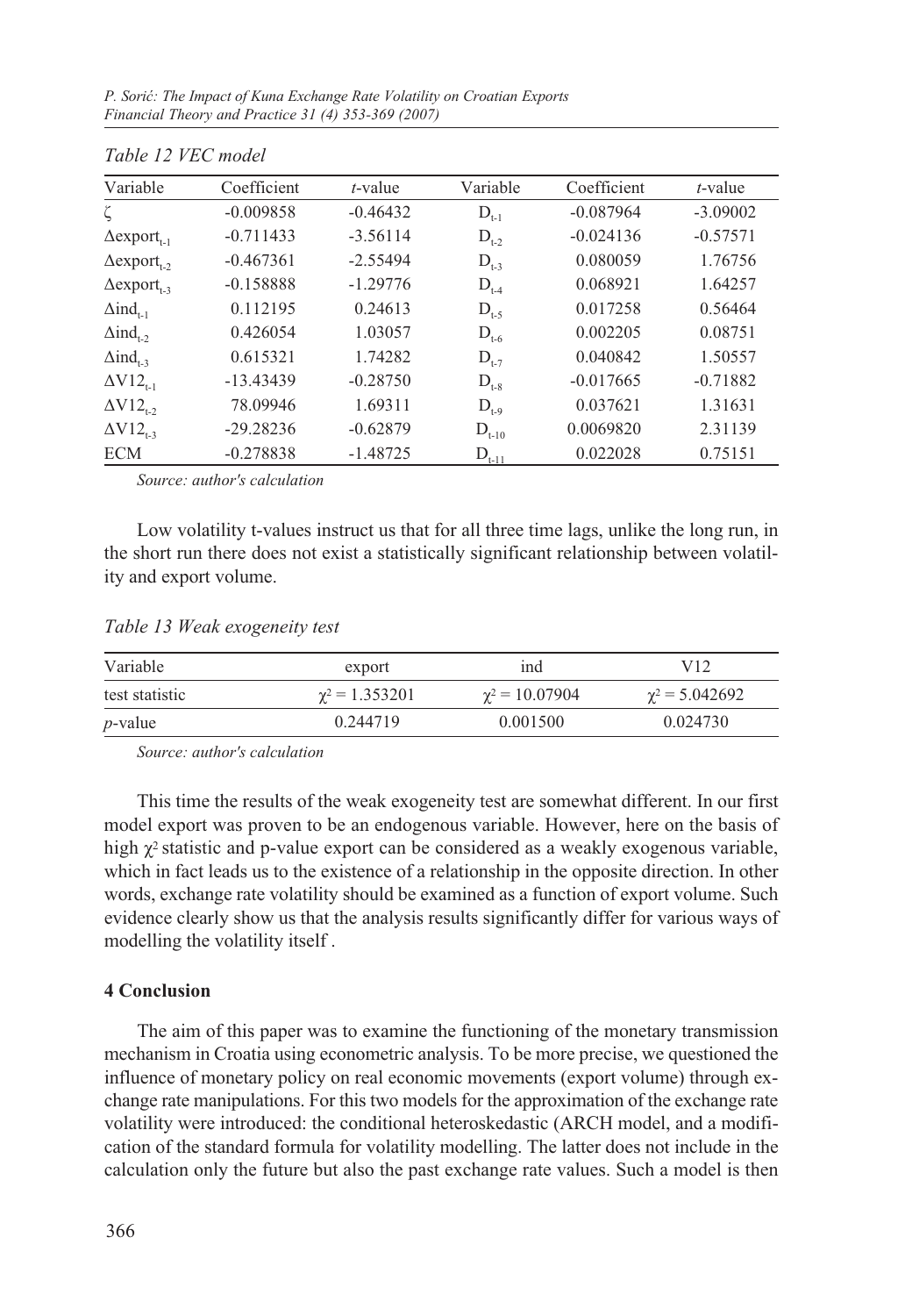used to predict a certain volatility value in the near future. The long-run effect of volatility obtained by an ARCH model on export volume has been shown to be negative, but rather small, which would mean that Croatian exporters react to a kuna volatility rise by a small, but still existing export reduction. Concretely, an increase in volatility of 1%, *ceteris paribus*, induces an export decline in this model by 0.86%. It is, therefore, possible to conclude that the Croatian export sector is characterized by an aversion to exchange rate risk. Such results are completely identical to the principles of economic theory (Clark, 1973; Hooper and Kohlhagen, 1978), but contradict the only Croatian empirical research of this kind known to the author (Erjavec, Cota and Bahovec, 2004). Furthermore, the weak exogeneity test in that model has shown that volatility must be observed as a weakly exogenous variable, which means that in the short run it has not shown the ability to adapt to steady-state deviations. Also, it was shown that in the short run the relationship between exchange rate volatility and export volume is again negative, and statistically significant for only a one-month time lag.

When it is a question of the long-run relationship between the time series V12 and export volume, it was shown that the estimated elasticity coefficient of exports is very high and can amount to as much as -117.3238. Here, thus, it is shown even more convincingly that the increase of kuna volatility discourages Croatian exporters, so they respond by a reduction of export volume. In that sense the quasi-fixed monetary policy carried out by the Croatian National Bank can be characterized as fully justified, because otherwise the consequence would be a significant export destimulation. Besides, economic theory also suggests a fixed exchange rate regime as an optimal way to overcome exogenous shocks for a small open economy like that of Croatia (Babić, 2003). Opposite to the long-run case, the short-run effect of kuna volatility on export volume is not statistically significant. The argument of weak exogeneity of export volume in this model vividly shows the extent of the influence of the way in which volatility is modelled on the analysis results per se.

To conclude, this paper has examined only one small aspect of the influence of monetary policy on the real economy sphere. A holistic approach to the research of the current CNB exchange rate policy would demand a much wider perspective. Just for example, it would include the influence of exchange rate variability on the movements of Croatian external debt, production volume, the lending policy of commercial banks, as well as Croatian convergence on the Maastricht economic criteria of the European Union. In that sense it would be rather interesting to analyze the way in which kuna exchange rate movements might impact all the above mentioned variables in the long run, as well as in the short run.

### REFERENCES

**Agkiray, V., 1989.** "A new look at the Statistical Model Identification". *IEEE Transactions on Automatical Control,* (6), 716-723.

**Asteriou, D., 2006.** *Applied econometrics, A modern approach using E-views and Microfit*. New York: Palgrave Macmillan.

**Babić, M. and Babić, A., 2003.** *Međunarodna ekonomija*. Zagreb: Mate.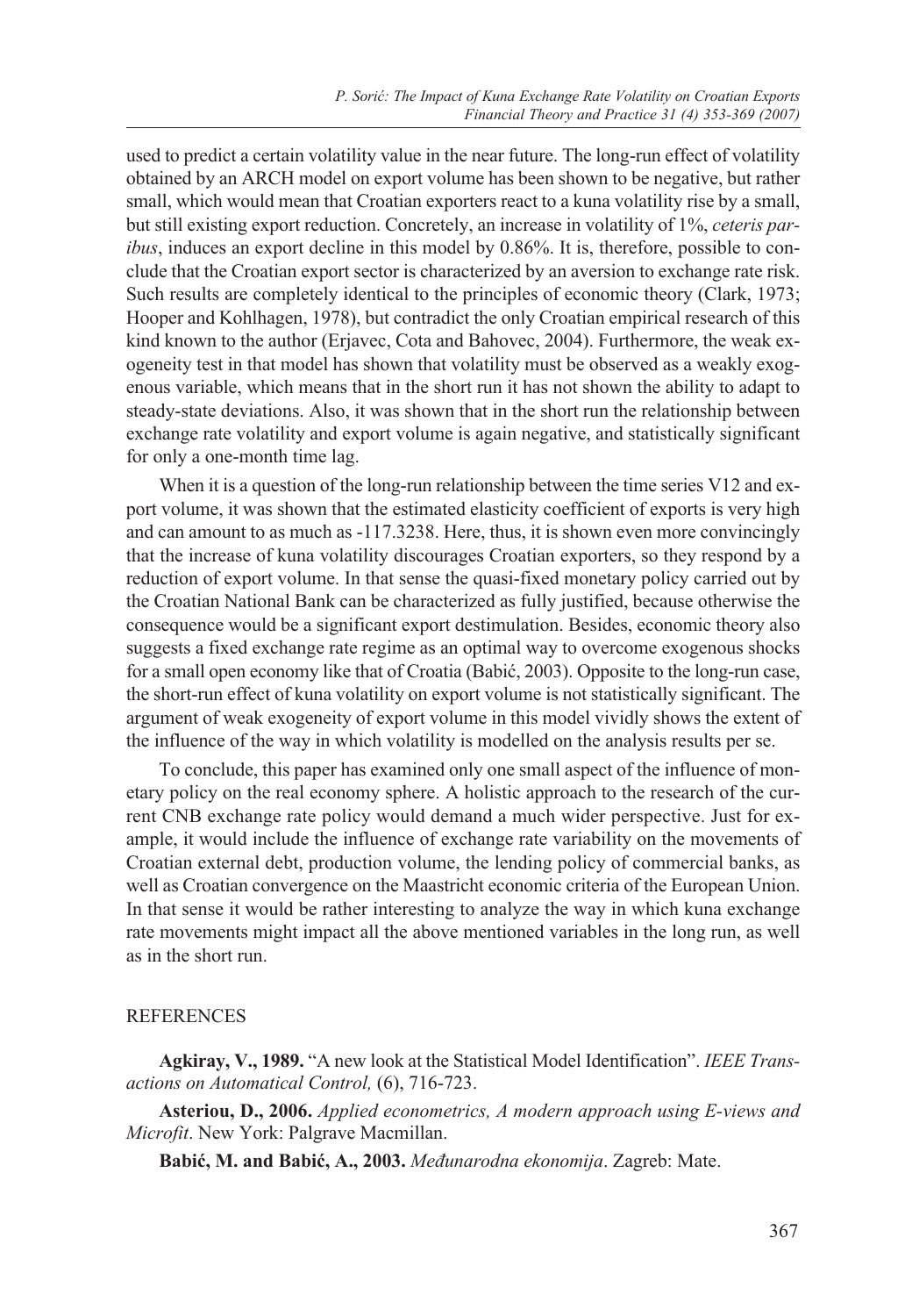**Berra, A. K. and Higgins, M. L., 1993.** "ARCH models: properties, estimation and testing". *Journal of Economic Surveys,* 7 (4), 305-366.

**Brodsky, D. A., 1984.** "Fixed Versus Flexible Exchange Rates and the Measurement of Exchange Rate Instability". *Journal of International Economics,* 16 (3-4), 295-306.

**CNB, 2007.** *Srednji devizni tečajevi Hrvatske narodne banke na kraju razdoblja* [online]. Available from: [http://www.hnb.hr/publikac/bilten/statisticki\_pregled/h10.xls?tsfsg=98424af558a673d74fadc1018ff34de0].

**Cerovac, S., 2005.** "Novi kompozitni indikatori za hrvatsko gospodarstvo: prilog razvoju domaćeg sustava cikličkih indikatora". *Istraživanja,* br. 16. Zagreb: Hrvatska narodna banka.

**Chu, S. H. and Freud, S., 1996.** "Volatility Estimation for Stock Index Options: A GARCH approach". *Quarterly Review of Economics and Finance,* 36 (4), 431-450.

**Clark, P. B., 1973.** "Uncertainty, Exchange Risk, and the Level of International Trade". *Western Economic Journal,* 11 (September), 302-313.

**Cote, A., 1994.** "Exchange rate volatility and trade". *Bank of Canada Working Paper,* No. 5.

**Dell'Ariccia, G., 1999.** "Exchange Rate Fluctuations and Trade Flows: Evidence from the European Union". *IMF Staff Papers,* 46 (3), 315-334.

**Dickey, D. A. and Fuller, W. A., 1979.** "Distributions of the Estimators for Autoregressive Time Series with Unit Root". *Journal of the American Statistical Association*, 74 (366), 427-431.

**Engle, R., 1980.** "Estimates of the Variance of US Inflation base on the ARCH model". *Universitiy of California*, *San Diego Discussion Paper*, 80-114.

**Engle, R., 1982.** "Autoregressive Conditional Heteroscedasticity with estimates of the Variance of United Kingdom Inflation". *Econometrica*, 50 (4), 987-1007.

**Erjavec, N., Cota, B. and Bahovec, V., 2004.** "The analysis of Croatian export functions: evidence based on exchange rate volatility". *Operational Research Proceedings KOI* , 213-222.

**Frankel, J. A. and Wei, S. J., 1993.** "Trade Blocs and Currency Blocks". *Working Paper.* No. 4335. Cambridge, Mass: National Bureau of Economic Research.

**Harris, R. I. D., 1995.** *Cointegration analysis in econometric modeling*. Harvester Wheatsheaf: Prentice Hall.

**Hooper, P. and Kohlhagen, S., 1978.** "The Effect of Exchange Rate Uncertainty on the Prices and Volume of International Trade". *Journal of International Economics,*  (8), 4, 483-511.

**IMF, 1984.** "Exchange Rate Volatility and World Trade". *Occasional Paper,* No.28.

**Johansen, S., 1988.** "Statistical Analysis of Cointegration Vectors". *Journal of Economic Dynamics and Control*, 12 (2-3), 231-254.

**Jondeau, P., Roskinger, M. and Poon, S. H., 2006.** *Financial Modeling Under Non-Gausian Distributions*. Lausanne: University of Lausanne.